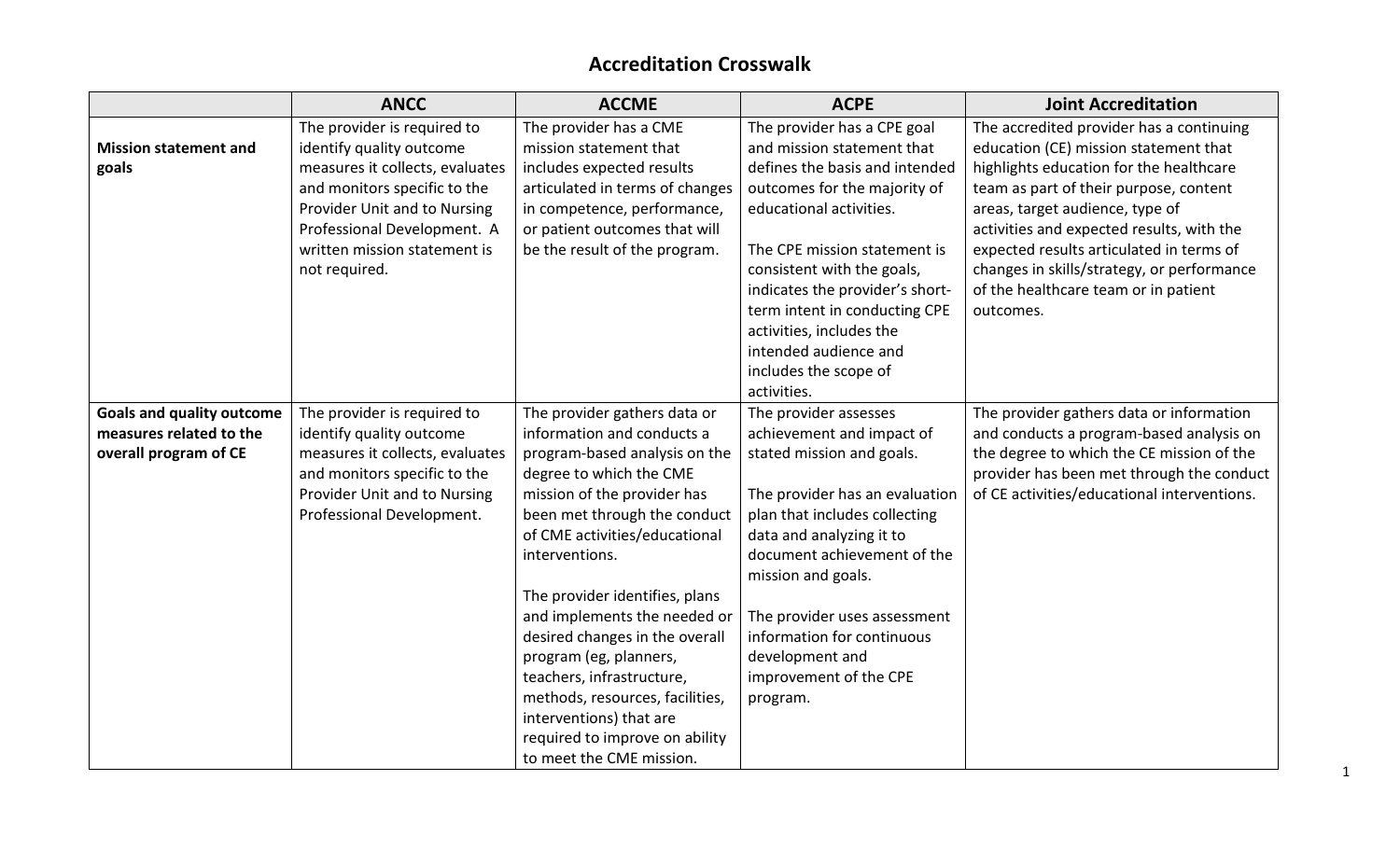| <b>Integration of Continuing</b><br><b>Education for the</b><br><b>Healthcare Team</b><br><b>Assessment of learner</b> | The provider assesses learner                                 | The provider incorporates into | The provider includes the                                   | The provider operates in a manner that<br>integrates CE into the process for<br>improving the professional practice of the<br>healthcare team.<br>The provider incorporates into CE activities |
|------------------------------------------------------------------------------------------------------------------------|---------------------------------------------------------------|--------------------------------|-------------------------------------------------------------|------------------------------------------------------------------------------------------------------------------------------------------------------------------------------------------------|
| needs                                                                                                                  | needs (knowledge,                                             | CME activities the educational | identification of educational                               | the educational needs (knowledge,                                                                                                                                                              |
|                                                                                                                        | skill/competence,                                             | needs (knowledge,              | needs as one of the several                                 | skills/strategy, or performance) that                                                                                                                                                          |
|                                                                                                                        | practice/performance) that                                    | competence, or performance)    | procedures for developing CPE                               | underlie the practice gaps of the healthcare                                                                                                                                                   |
|                                                                                                                        | contribute to the professional                                | that underlie the professional | activities.                                                 | team and/or the individual members                                                                                                                                                             |
|                                                                                                                        | practice gap and has                                          | practice gaps of their own     |                                                             | of the healthcare team.                                                                                                                                                                        |
|                                                                                                                        | supporting data to validate                                   | learners.                      |                                                             |                                                                                                                                                                                                |
|                                                                                                                        | the need for the educational                                  |                                |                                                             |                                                                                                                                                                                                |
|                                                                                                                        | activity.                                                     |                                |                                                             |                                                                                                                                                                                                |
| <b>Professional practice gap</b>                                                                                       | The provider identifies a                                     | The provider incorporates into | Needs assessments employ                                    | The provider incorporates into CE activities                                                                                                                                                   |
|                                                                                                                        | professional practice gap for                                 | CME activities the educational | multiple strategies to identify                             | the educational needs (knowledge,                                                                                                                                                              |
|                                                                                                                        | registered nurses that may                                    | needs (knowledge,              | the specific gaps in knowledge,                             | skills/strategy, or performance) that                                                                                                                                                          |
|                                                                                                                        | include but is not limited to a                               | competence, or performance)    | skills, and/ or practice.                                   | underlie the practice gaps of the healthcare                                                                                                                                                   |
|                                                                                                                        | change that has been made to                                  | that underlie the professional |                                                             | team and/or the individual members                                                                                                                                                             |
|                                                                                                                        | a standard of care, a problem                                 | practice gaps of their own     |                                                             | of the healthcare team.                                                                                                                                                                        |
|                                                                                                                        | that exists in practice, or an                                | learners.                      |                                                             |                                                                                                                                                                                                |
|                                                                                                                        | opportunity for improvement.                                  |                                |                                                             |                                                                                                                                                                                                |
| <b>Planning Committee</b>                                                                                              | The Planning Committee must                                   |                                | The planning committee (if                                  | Planners must be representative of the                                                                                                                                                         |
|                                                                                                                        | include one nurse prepared at                                 |                                | applicable) should include                                  | target audience.                                                                                                                                                                               |
|                                                                                                                        | baccalaureate level or higher                                 |                                | members of the target                                       |                                                                                                                                                                                                |
|                                                                                                                        | (Nurse Planner) and one other                                 |                                | audience.                                                   |                                                                                                                                                                                                |
|                                                                                                                        | person; one individual must                                   |                                |                                                             |                                                                                                                                                                                                |
|                                                                                                                        | have content expertise in                                     |                                |                                                             |                                                                                                                                                                                                |
|                                                                                                                        | subject area.<br>The Nurse Planner is                         |                                |                                                             |                                                                                                                                                                                                |
| <b>Roles of planning</b>                                                                                               |                                                               |                                | Although not required, if a                                 |                                                                                                                                                                                                |
| committee members                                                                                                      | responsible for compliance of                                 |                                | planning committee is used, it<br>should include members of |                                                                                                                                                                                                |
|                                                                                                                        | the educational activity with<br>ANCC accreditation criteria. |                                |                                                             |                                                                                                                                                                                                |
|                                                                                                                        |                                                               |                                | the targeted audience of the<br>CPE activity.               |                                                                                                                                                                                                |
|                                                                                                                        |                                                               |                                |                                                             |                                                                                                                                                                                                |
|                                                                                                                        |                                                               |                                |                                                             |                                                                                                                                                                                                |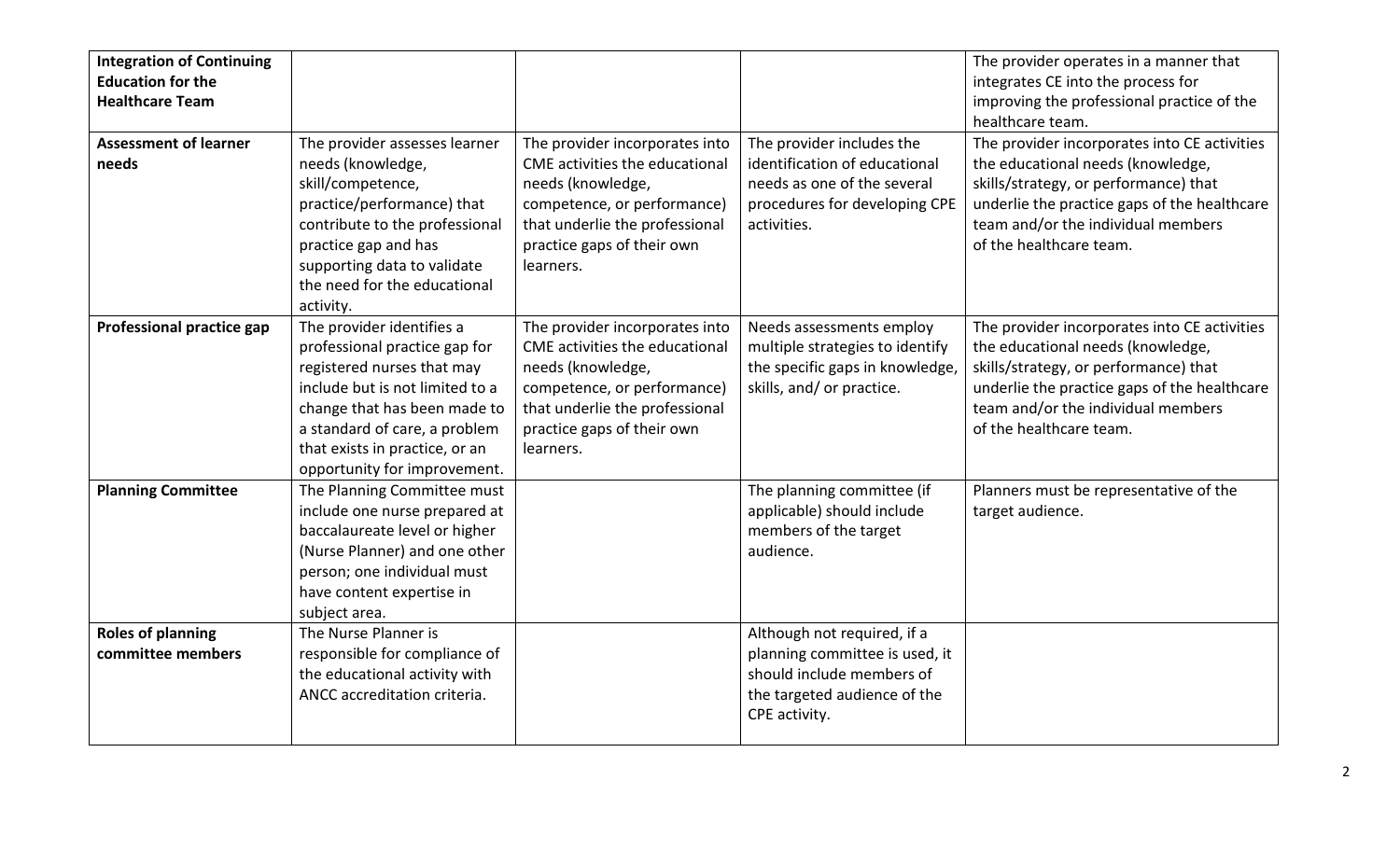| <b>Evaluation of conflict of</b><br>interest | The Nurse Planner is<br>responsible for evaluating<br>presence or absence of<br>conflict of interest for each<br>individual in a position to<br>control content of the<br>educational activity (planner,<br>faculty, presenter, author,<br>content reviewer). Identified<br>conflicts must be resolved. | The provider develops<br>activities/educational<br>interventions independent of<br>commercial interests. (SCS 1,<br>$2$ , and 6).                                                             | The provider has policies and<br>procedures to ensure that the<br>planning, implementation and<br>evaluation of educational<br>activities are done without the<br>influence or control of the<br>commercial interest.                               | The provider develops<br>activities/educational interventions that<br>are independent of commercial interests<br>(ACCME Standards for Commercial<br>Support <sup>SM</sup> ), including the:<br>a. Identification, resolution and disclosure<br>of relevant financial relationships of all<br>individuals who control the content of the<br>continuing education activity;<br>b. Appropriate management of commercial<br>support (if applicable).<br>c. Maintenance of the separation of<br>promotion from education (if applicable).<br>d. Promotion of improvements in health<br>care and NOT proprietary interests of a<br>commercial interest. |
|----------------------------------------------|---------------------------------------------------------------------------------------------------------------------------------------------------------------------------------------------------------------------------------------------------------------------------------------------------------|-----------------------------------------------------------------------------------------------------------------------------------------------------------------------------------------------|-----------------------------------------------------------------------------------------------------------------------------------------------------------------------------------------------------------------------------------------------------|---------------------------------------------------------------------------------------------------------------------------------------------------------------------------------------------------------------------------------------------------------------------------------------------------------------------------------------------------------------------------------------------------------------------------------------------------------------------------------------------------------------------------------------------------------------------------------------------------------------------------------------------------|
| <b>Purpose of educational</b><br>activity    | The provider identifies the<br>learning outcome(s)<br>participants are expected to<br>achieve as a result of<br>participating in the<br>educational activity.                                                                                                                                           | The provider generates<br>activities/educational<br>interventions that are<br>designed to change<br>competence, performance, or<br>patient outcomes as described<br>in its mission statement. | The educational activity<br>addresses the identified<br>knowledge, skill and/or<br>practice gaps.                                                                                                                                                   | The provider generates<br>activities/educational interventions that<br>are designed to change the skills/strategy,<br>performance of the healthcare team or<br>patient outcomes.                                                                                                                                                                                                                                                                                                                                                                                                                                                                  |
| <b>Objectives</b>                            | Not required.                                                                                                                                                                                                                                                                                           | The provider generates<br>activities/educational<br>interventions that are<br>designed to change<br>competence, performance, or<br>patient outcomes as described<br>in its mission statement. | The provider develops specific<br>and measurable objectives for<br>each CPE activity.<br>The objectives are appropriate<br>for the activity-type selected<br>(Knowledge, Application or<br>Practice-based) for what a<br>pharmacist and/or pharmacy | The provider generates<br>activities/educational interventions that<br>are designed to change the skills/strategy,<br>performance of the healthcare team or<br>patient outcomes.                                                                                                                                                                                                                                                                                                                                                                                                                                                                  |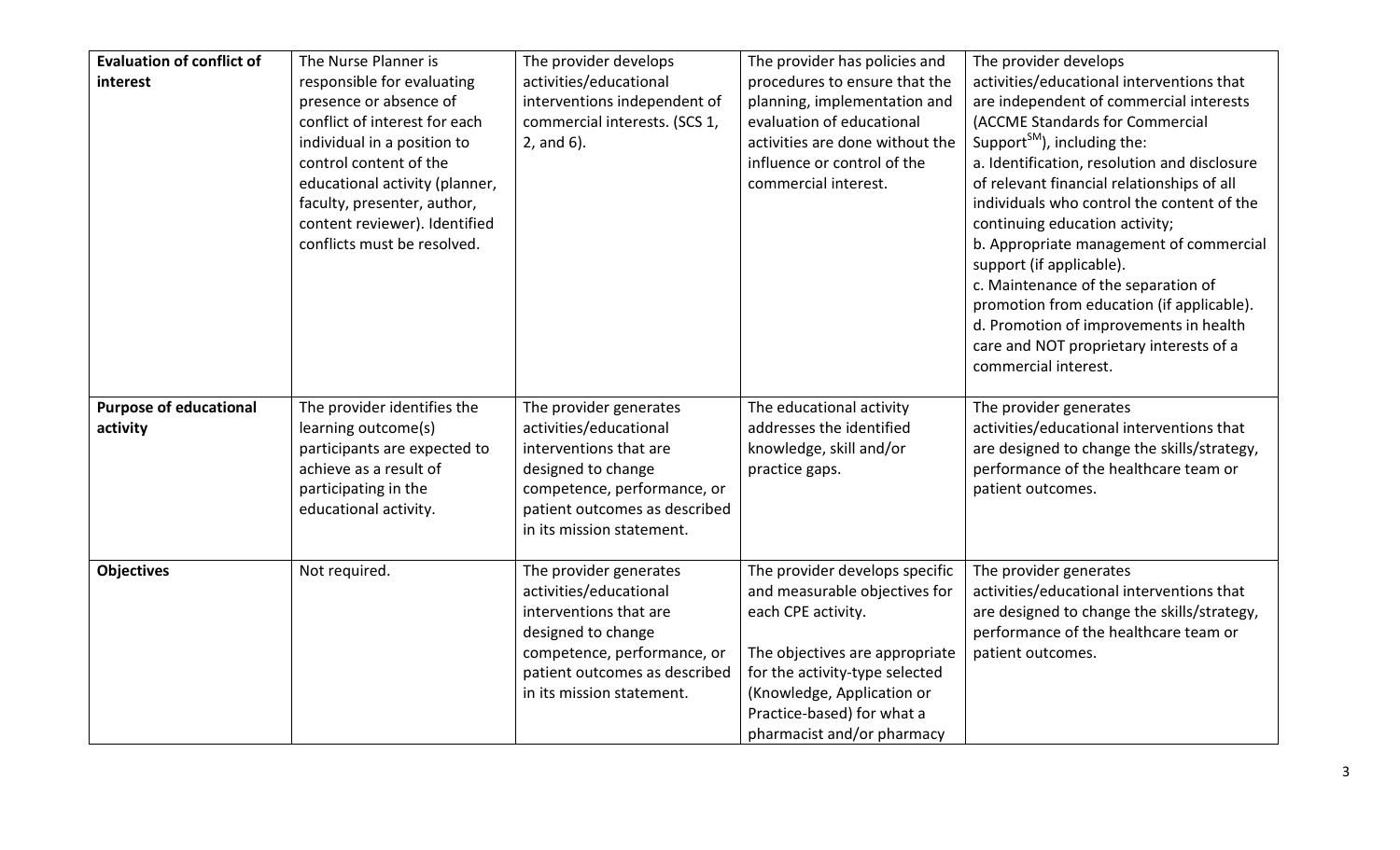|                               |                                 |                                   | technician will be able to do at |                                             |
|-------------------------------|---------------------------------|-----------------------------------|----------------------------------|---------------------------------------------|
|                               |                                 |                                   | the completion of the activity.  |                                             |
| Applicability of content to   | Content of the educational      | The provider incorporates into    | The provider structures each     | The provider generates                      |
| <b>learners</b>               | activity is congruent with the  | CME activities the educational    | CPE activity to meet the         | activities/educational interventions around |
|                               | desired learning outcome(s).    | needs (knowledge,                 | knowledge-, application-         | valid content that matches the              |
|                               |                                 | competence, or performance)       | and/or practice-based            | healthcare team's current or potential      |
|                               |                                 | that underlie the professional    | educational needs of             | scope of professional activities.           |
|                               |                                 | practice gaps of their own        | pharmacists and/or pharmacy      |                                             |
|                               |                                 | learners.                         | technicians.                     |                                             |
| <b>Content of educational</b> | Content is based on current     | 1. All the recommendations        | The content of the provider's    | The provider generates                      |
| activities                    | and best-available evidence     | involving clinical medicine in a  | CPE activities is based on       | activities/educational interventions around |
|                               | (evidence-based practice,       | CME activity must be based on     | evidence as accepted in the      | valid content that matches the              |
|                               | literature/peer review          | evidence that is accepted         | literature by the healthcare     | healthcare team's current or potential      |
|                               | journals, clinical guidelines,  | within the profession of          | professions.                     | scope of professional activities.           |
|                               | best practices, expert opinion) | medicine as adequate              |                                  |                                             |
|                               |                                 | justification for their           |                                  |                                             |
|                               |                                 | indications and                   |                                  |                                             |
|                               |                                 | contraindications in the care     |                                  |                                             |
|                               |                                 | of patients.                      |                                  |                                             |
|                               |                                 | 2. All scientific research        |                                  |                                             |
|                               |                                 | referred to, reported, or used    |                                  |                                             |
|                               |                                 | in CME in support or              |                                  |                                             |
|                               |                                 | justification of a patient care   |                                  |                                             |
|                               |                                 | recommendation must               |                                  |                                             |
|                               |                                 | conform to the generally          |                                  |                                             |
|                               |                                 | accepted standards of             |                                  |                                             |
|                               |                                 | experimental design, data         |                                  |                                             |
|                               |                                 | collection and analysis.          |                                  |                                             |
|                               |                                 | 3. Providers are not eligible for |                                  |                                             |
|                               |                                 | <b>ACCME</b> accreditation or     |                                  |                                             |
|                               |                                 | reaccreditation if they present   |                                  |                                             |
|                               |                                 | activities that promote           |                                  |                                             |
|                               |                                 | recommendations, treatment,       |                                  |                                             |
|                               |                                 | or manners of practicing          |                                  |                                             |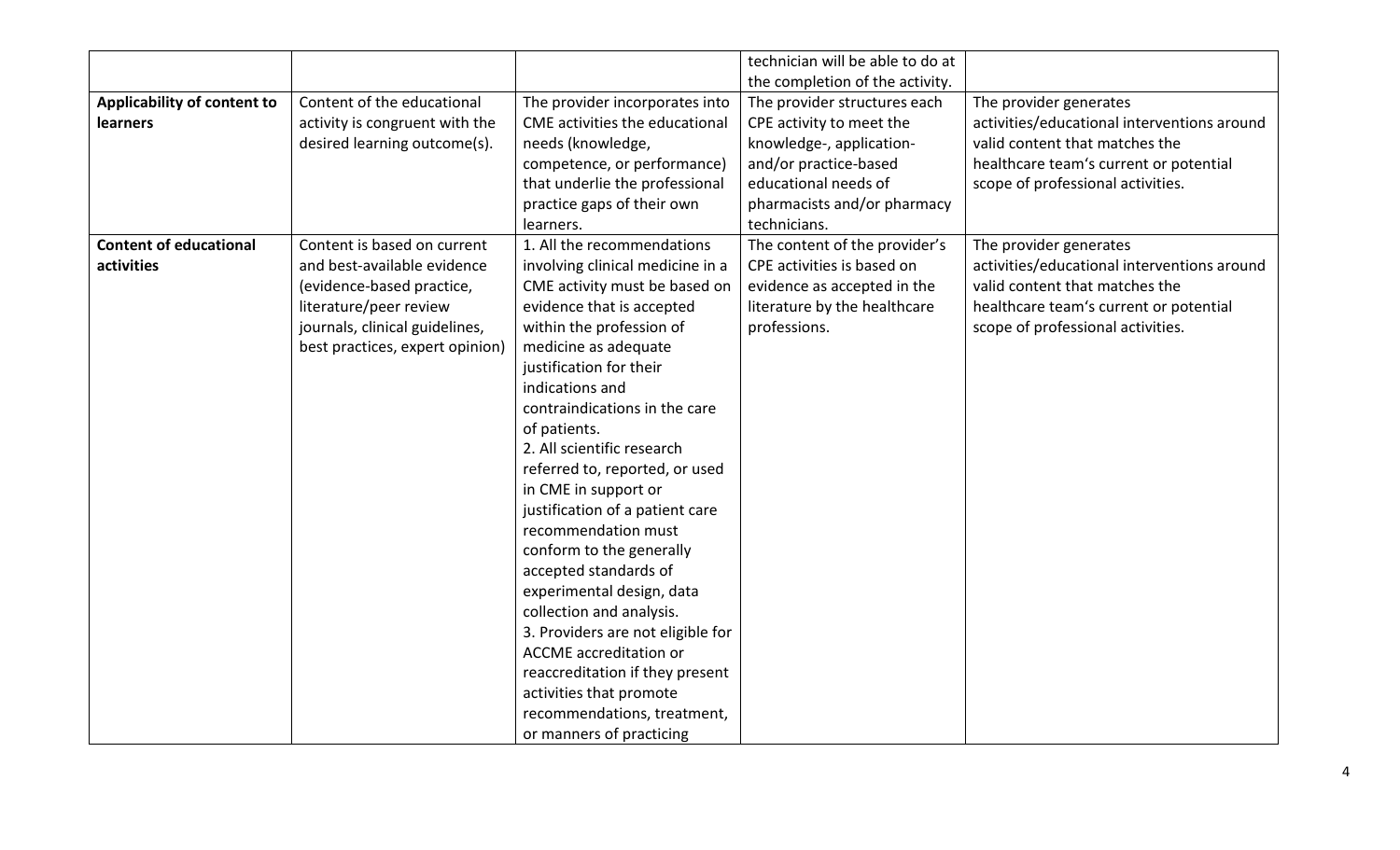|                      |                                                                                                                                                                                                                                                                                                                                                                                                                                                                                                                                                 | medicine that are not within<br>the definition of CME, or<br>known to have risks or<br>dangers that outweigh the<br>benefits or known to be<br>ineffective in the treatment of<br>patients. An organization<br>whose program of CME is<br>devoted to advocacy of<br>unscientific modalities of<br>diagnosis or therapy is not<br>eligible to apply for ACCME<br>accreditation. |                                                                                                                                                                                                                                                                                                                 |                                                                                                                          |
|----------------------|-------------------------------------------------------------------------------------------------------------------------------------------------------------------------------------------------------------------------------------------------------------------------------------------------------------------------------------------------------------------------------------------------------------------------------------------------------------------------------------------------------------------------------------------------|--------------------------------------------------------------------------------------------------------------------------------------------------------------------------------------------------------------------------------------------------------------------------------------------------------------------------------------------------------------------------------|-----------------------------------------------------------------------------------------------------------------------------------------------------------------------------------------------------------------------------------------------------------------------------------------------------------------|--------------------------------------------------------------------------------------------------------------------------|
| Teaching/educational | The provider chooses                                                                                                                                                                                                                                                                                                                                                                                                                                                                                                                            | The provider chooses                                                                                                                                                                                                                                                                                                                                                           | The provider designs and                                                                                                                                                                                                                                                                                        | The provider chooses educational formats                                                                                 |
| formats              | educational formats for<br>activities/interventions that<br>are appropriate for the<br>setting, objectives, and<br>desired results of the activity.<br>The provider must<br>incorporate ways to actively<br>engage learners in the<br>educational activity. Strategies<br>to engage learners may<br>include but are not limited to<br>integrating opportunities for<br>dialogue or question/answer,<br>including time for self-check<br>or reflection; analyzing case<br>studies; and providing<br>opportunities for problem-<br>based learning | educational formats for<br>activities/interventions that<br>are appropriate for the<br>setting, objectives, and<br>desired results of the activity.                                                                                                                                                                                                                            | implements learning activities<br>to foster active participation<br>as a component of live and<br>home study CPE instructional<br>approaches using a variety of<br>techniques including pre- and<br>post-testing, quizzes, case<br>studies, simulation exercises,<br>problem-solving, group<br>discussion, etc. | for activities/interventions that are<br>appropriate for the setting, objectives and<br>desired results of the activity. |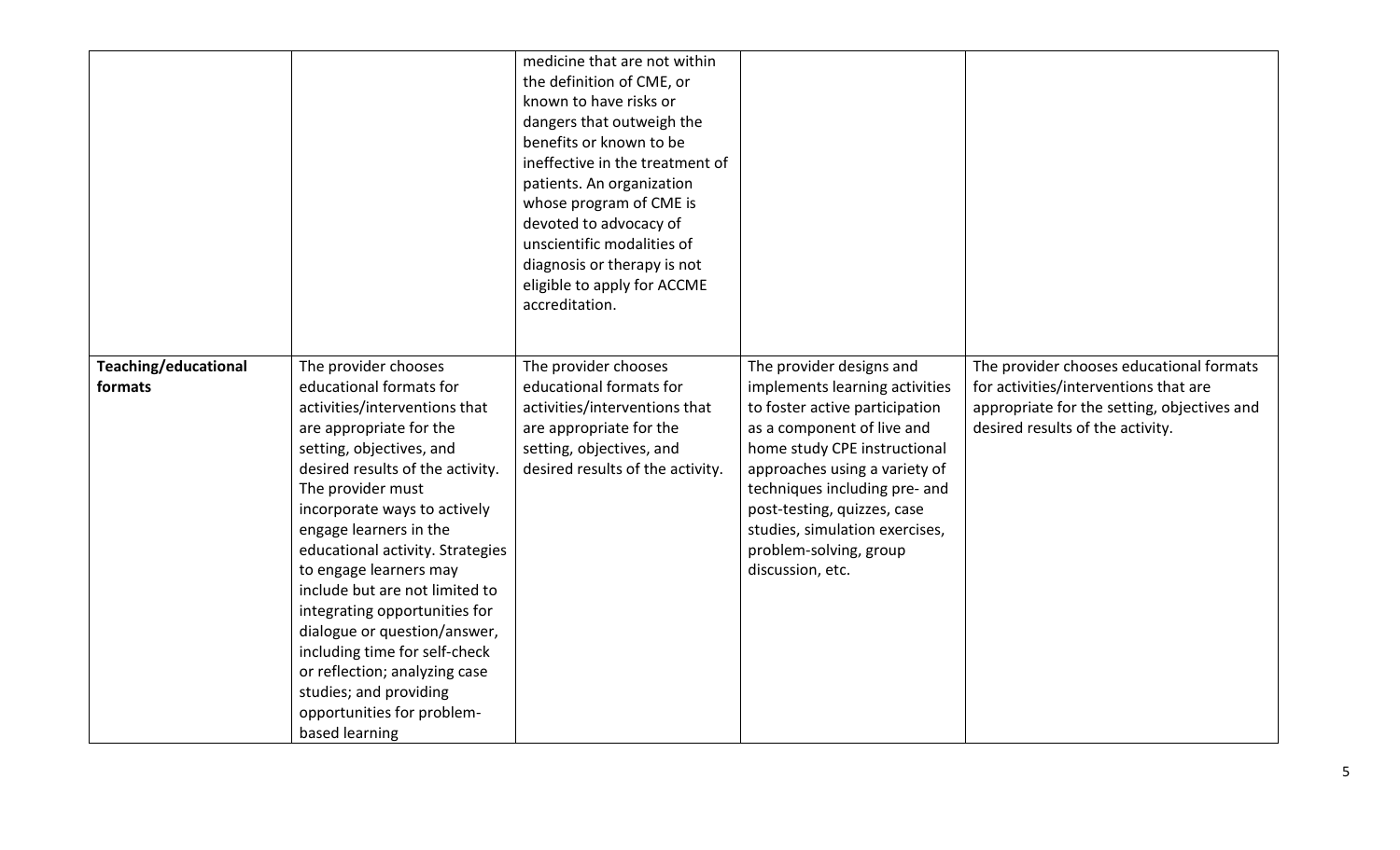| <b>Competencies</b>                        | No requirement                                                                       | The provider develops<br>activities/educational<br>interventions in the context of<br>desirable physician attributes<br>[eg, Institute of Medicine<br>(IOM) competencies,<br><b>Accreditation Council for</b><br><b>Graduate Medical Education</b><br>(ACGME) Competencies]. | The provider develops<br>activities aligned with the<br>competencies required of<br>pharmacists and pharmacy<br>technicians as outlined in:<br>The JCPP Future Vision<br>of Pharmacy Practice<br>The AACP, Center for<br>the Advancement of<br>Pharmaceutical<br>Education<br>The NAPLEX<br>Competency<br><b>Statements</b><br>The PTCB Exam<br><b>Content Outline</b> | The provider develops<br>activities/educational interventions in the<br>context of desirable attributes of the<br>healthcare team (e.g., Institute of Medicine<br>competencies, professional competencies,<br>healthcare team competencies:<br>values/ethics, roles and responsibilities,<br>interprofessional communication, teams<br>and teamwork). |
|--------------------------------------------|--------------------------------------------------------------------------------------|------------------------------------------------------------------------------------------------------------------------------------------------------------------------------------------------------------------------------------------------------------------------------|------------------------------------------------------------------------------------------------------------------------------------------------------------------------------------------------------------------------------------------------------------------------------------------------------------------------------------------------------------------------|-------------------------------------------------------------------------------------------------------------------------------------------------------------------------------------------------------------------------------------------------------------------------------------------------------------------------------------------------------|
| <b>Evaluation at the activity</b><br>level | The provider analyzes changes<br>in learners (knowledge,<br>skill/competence, and/or | The provider analyzes changes<br>in learners (competence,<br>performance, or patient                                                                                                                                                                                         | The provider and faculty<br>include learning assessments<br>in each CPE activity for                                                                                                                                                                                                                                                                                   | The provider analyzes changes in the<br>healthcare team (skills/strategy,<br>performance, or patient outcomes)                                                                                                                                                                                                                                        |
|                                            | practice/performance)<br>achieved as a result of                                     | outcomes) achieved as a result<br>of the overall program's                                                                                                                                                                                                                   | participants to assess the<br>content learned.                                                                                                                                                                                                                                                                                                                         | achieved as a result of the overall<br>program's activities/educational                                                                                                                                                                                                                                                                               |
|                                            | participation in the<br>educational activity.                                        | activities/educational<br>interventions.                                                                                                                                                                                                                                     | Learner feedback is consistent                                                                                                                                                                                                                                                                                                                                         | interventions.                                                                                                                                                                                                                                                                                                                                        |
|                                            |                                                                                      |                                                                                                                                                                                                                                                                              | with the objectives and<br>activity type.                                                                                                                                                                                                                                                                                                                              |                                                                                                                                                                                                                                                                                                                                                       |
|                                            |                                                                                      |                                                                                                                                                                                                                                                                              | The provider must have an<br>evaluation process for its CPE<br>activities.                                                                                                                                                                                                                                                                                             |                                                                                                                                                                                                                                                                                                                                                       |
| <b>Evaluation at the program</b><br>level  | The provider evaluates its<br>overall program of CE                                  | The provider gathers data or<br>information and conducts a<br>program-based analysis on the                                                                                                                                                                                  | The provider has an evaluation<br>plan that includes collecting<br>data and analyzing it to                                                                                                                                                                                                                                                                            | The provider gathers data or information<br>and conducts a program-based analysis on<br>the degree to                                                                                                                                                                                                                                                 |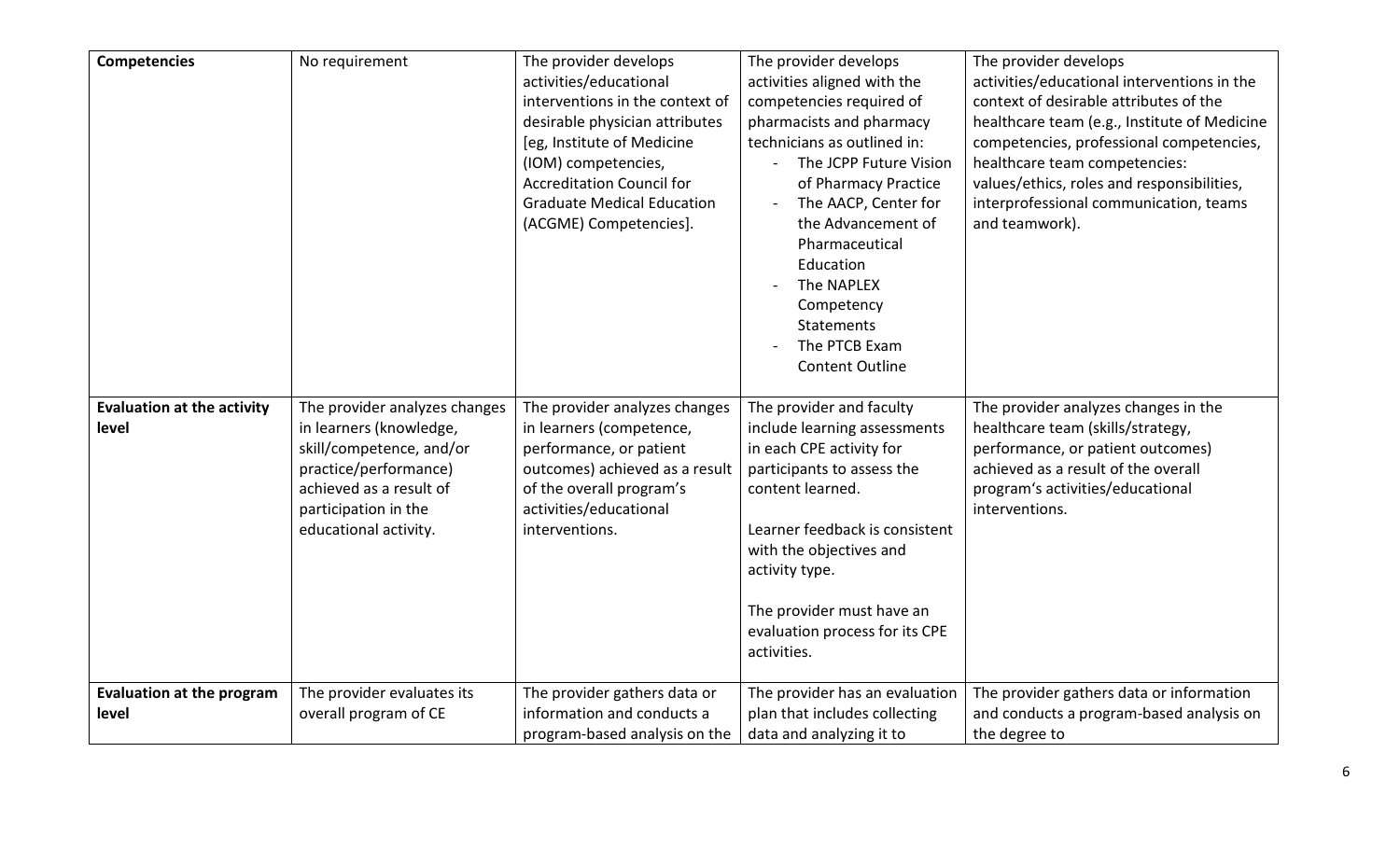|                                 |                              | degree to which the CME       | document achievement of the       | which the CE mission of the provider has    |
|---------------------------------|------------------------------|-------------------------------|-----------------------------------|---------------------------------------------|
|                                 |                              | mission of the provider has   | mission and goals.                | been met through the conduct of CE          |
|                                 |                              | been met through the conduct  |                                   | activities/educational Interventions.       |
|                                 |                              | of CME activities/educational | The provider uses assessment      |                                             |
|                                 |                              | interventions.                | information for continuous        |                                             |
|                                 |                              |                               | development and                   |                                             |
|                                 |                              |                               | improvement of the CPE            |                                             |
|                                 |                              |                               | program.                          |                                             |
| <b>Contact hour/credit hour</b> | CNE is awarded based on a 60 | AMA PRA Category 1 credit     | ACPE credit is awarded to         | Continuing education credit awarded for all |
|                                 | minute hour; content may be  | requirements                  | three types of CPE activities:1.  | activities will meet the specific           |
|                                 | delivered asynchronously; no |                               | Knowledge-based CPE activity:     | requirements for medicine (AMA PRA          |
|                                 | minimum required             |                               | These CPE activities are          | Category 1 credit), nursing, and pharmacy.  |
|                                 |                              |                               | primarily constructed to          |                                             |
|                                 |                              |                               | transmit knowledge (i.e.,         |                                             |
|                                 |                              |                               | facts). The minimum amount        |                                             |
|                                 |                              |                               | of credit for these activities is |                                             |
|                                 |                              |                               | 15 minutes or 0.25 contact        |                                             |
|                                 |                              |                               | hour.                             |                                             |
|                                 |                              |                               | 2 Application-based CPE           |                                             |
|                                 |                              |                               | activity. These CPE activities    |                                             |
|                                 |                              |                               | are primarily constructed to      |                                             |
|                                 |                              |                               | apply the information learned     |                                             |
|                                 |                              |                               | in the time frame allotted. The   |                                             |
|                                 |                              |                               | minimum amount of credit for      |                                             |
|                                 |                              |                               | these activities is 60 minutes    |                                             |
|                                 |                              |                               | or one contact hour.              |                                             |
|                                 |                              |                               | 3. Practice-based CPE activity.   |                                             |
|                                 |                              |                               | These CPE activities are          |                                             |
|                                 |                              |                               | primarily constructed to instill, |                                             |
|                                 |                              |                               | expand, or enhance practice       |                                             |
|                                 |                              |                               | competencies through the          |                                             |
|                                 |                              |                               | systematic achievement of         |                                             |
|                                 |                              |                               | specified knowledge, skills,      |                                             |
|                                 |                              |                               | attitudes, and performance        |                                             |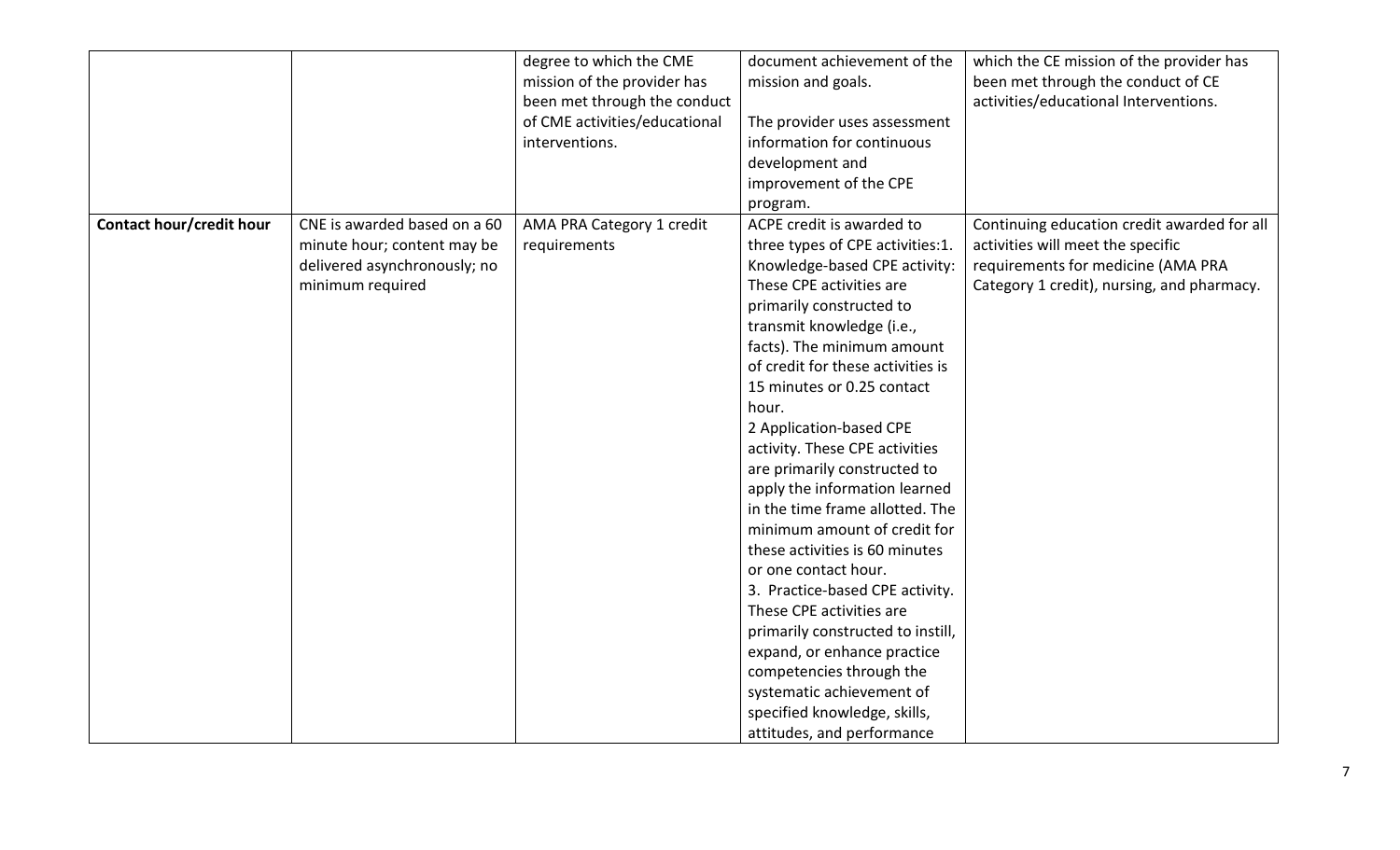|                                                                  |                                                                                |                                                                                                                                                                                                             | behaviors. The formats of<br>these CPE activities should<br>include a didactic component<br>and a practice experience<br>component. The provider<br>should employ an instructional<br>design that is rationally<br>sequenced, curricular based,<br>and supportive of<br>achievement of the stated<br>professional competencies.<br>The minimum amount of<br>credit for these activities is 15<br>contact hours.                            |                                                                                                            |
|------------------------------------------------------------------|--------------------------------------------------------------------------------|-------------------------------------------------------------------------------------------------------------------------------------------------------------------------------------------------------------|--------------------------------------------------------------------------------------------------------------------------------------------------------------------------------------------------------------------------------------------------------------------------------------------------------------------------------------------------------------------------------------------------------------------------------------------|------------------------------------------------------------------------------------------------------------|
| <b>Verification of</b><br>participation/successful<br>completion | Learners receive<br>documentation of successful<br>completion of the activity. | An accredited provider must<br>have mechanisms in place to<br>record and, when authorized<br>by the participating physician,<br>verify participation for six<br>years from the date of the<br>CME activity. | As of Jan 1, 2013, all CPE credit<br>will be uploaded into CPE<br>Monitor <sup>™</sup> . ACPE and the<br><b>National Association of Boards</b><br>of Pharmacy (NABP)<br>developed a continuing<br>pharmacy education (CPE)<br>tracking service, CPE<br>Monitor <sup>™</sup> , that will<br>authenticate and store data<br>for completed CPE units<br>received by pharmacists and<br>pharmacy technicians from<br>ACPE-accredited providers | Jointly accredited organizations must have<br>a mechanism in place to verify participation<br>of learners. |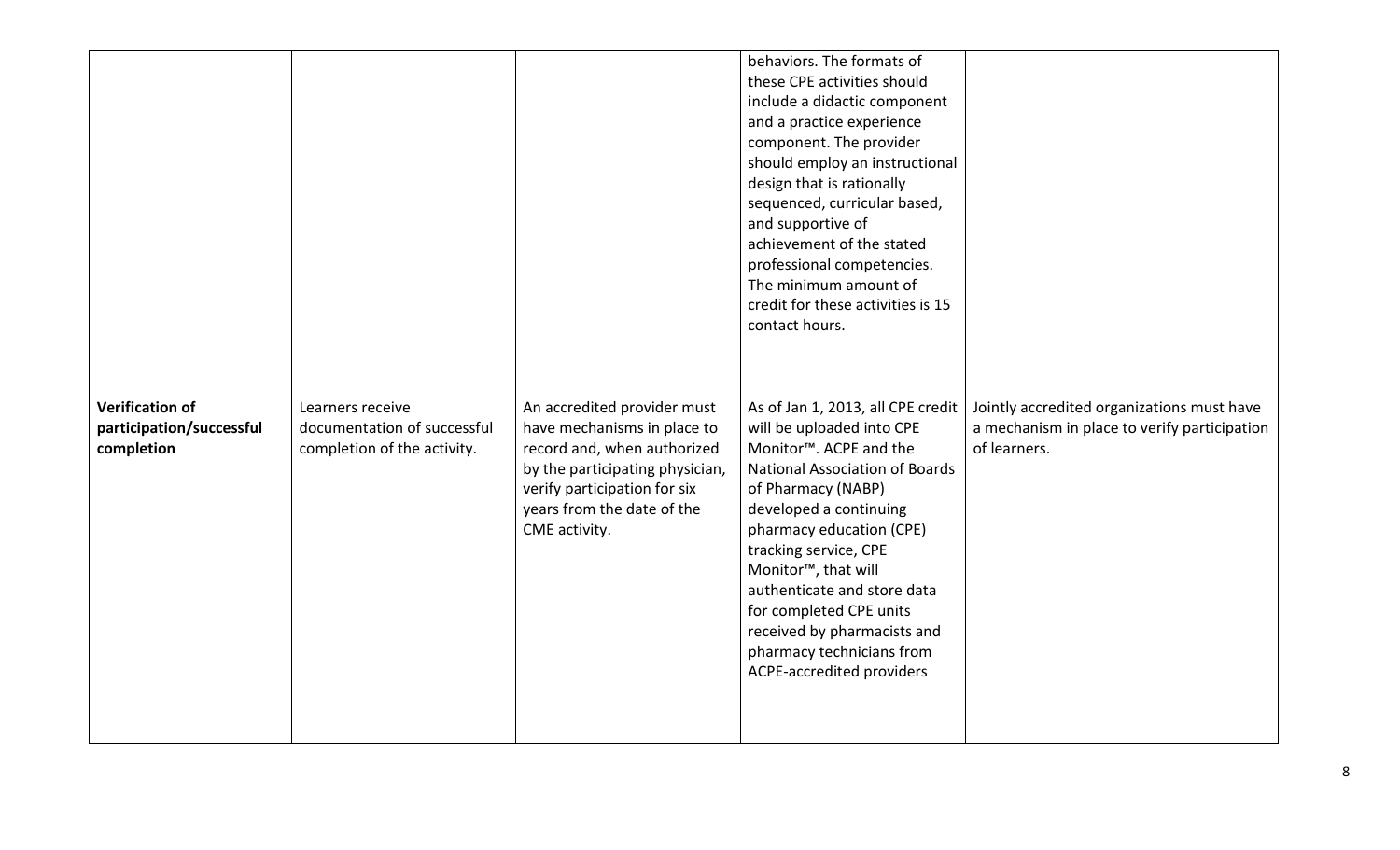| <b>Accreditation statement</b> | ANCC accreditation statement  | The accreditation statement      | Any reference by an              | All education materials, marketing              |
|--------------------------------|-------------------------------|----------------------------------|----------------------------------|-------------------------------------------------|
|                                | must be provided to learners  | must appear on all CME           | accredited provider to           | materials, certificates and other documents     |
|                                | prior to the start of the     | activity materials and           | accreditation by the Board in    | distributed by the jointly accredited           |
|                                | educational activity and on   | brochures distributed by         | announcements, promotional       | organization that indicate continuing           |
|                                | the certificate of completion | accredited organizations,        | materials, publications, or in   | education 'credit' will be awarded for          |
|                                |                               | except that the accreditation    | any other form of                | completion of the activity must include the     |
|                                | "Name of Provider" is         | statement does not need to be    | communication or publicity,      | accreditation statement that reflects Joint     |
|                                | accredited as a provider of   | included on initial, save-the-   | shall state only the following:  | Accreditation.                                  |
|                                | continuing nursing education  | date type activity               | "(Name of Provider) is           |                                                 |
|                                | by the American Nurses        | announcements. Such              | accredited by the                | The accreditation statement to be used is:      |
|                                | Credentialing Center.         | announcements contain only       | <b>Accreditation Council for</b> |                                                 |
|                                |                               | general, preliminary             | Pharmacy Education as a          | "[Insert name of Joint Accredited Provider]     |
|                                |                               | information about the activity   | provider of continuing           | is accredited by the Accreditation Council      |
|                                |                               | such as the date, location, and  | pharmacy education." The         | for Continuing Medical Education (ACCME),       |
|                                |                               | title. If more specific          | ACPE logo shall also be used     | the Accreditation Council for Pharmacy          |
|                                |                               | information is included, such    | in close conjunction with the    | Education (ACPE), and the American Nurses       |
|                                |                               | as faculty and objectives, the   | statement                        | Credentialing Center (ANCC) to provide          |
|                                |                               | accreditation statement must     |                                  | continuing education for the healthcare         |
|                                |                               | be included.                     |                                  | team."                                          |
|                                |                               | The accredited provider must     |                                  | When an activity has been planned,              |
|                                |                               | inform the learner of the joint  |                                  | implemented and evaluated by two or             |
|                                |                               | providership relationship        |                                  | more organizations and one of the               |
|                                |                               | through the use of the           |                                  | organizations has been jointly accredited,      |
|                                |                               | appropriate <b>accreditation</b> |                                  | the accreditation statement to be used is:      |
|                                |                               | statement. All printed           |                                  |                                                 |
|                                |                               | materials for jointly provided   |                                  | "This activity is planned and implemented       |
|                                |                               | activities must carry the        |                                  | by [insert name of Joint Accredited             |
|                                |                               | appropriate accreditation        |                                  | Provider] and [Insert name of other             |
|                                |                               | statement.                       |                                  | provider]. [Insert name of Joint Accredited     |
|                                |                               |                                  |                                  | Provider] is accredited by the Accreditation    |
|                                |                               |                                  |                                  | <b>Council for Continuing Medical Education</b> |
|                                |                               |                                  |                                  | (ACCME), the Accreditation Council for          |
|                                |                               |                                  |                                  | Pharmacy Education (ACPE), and the              |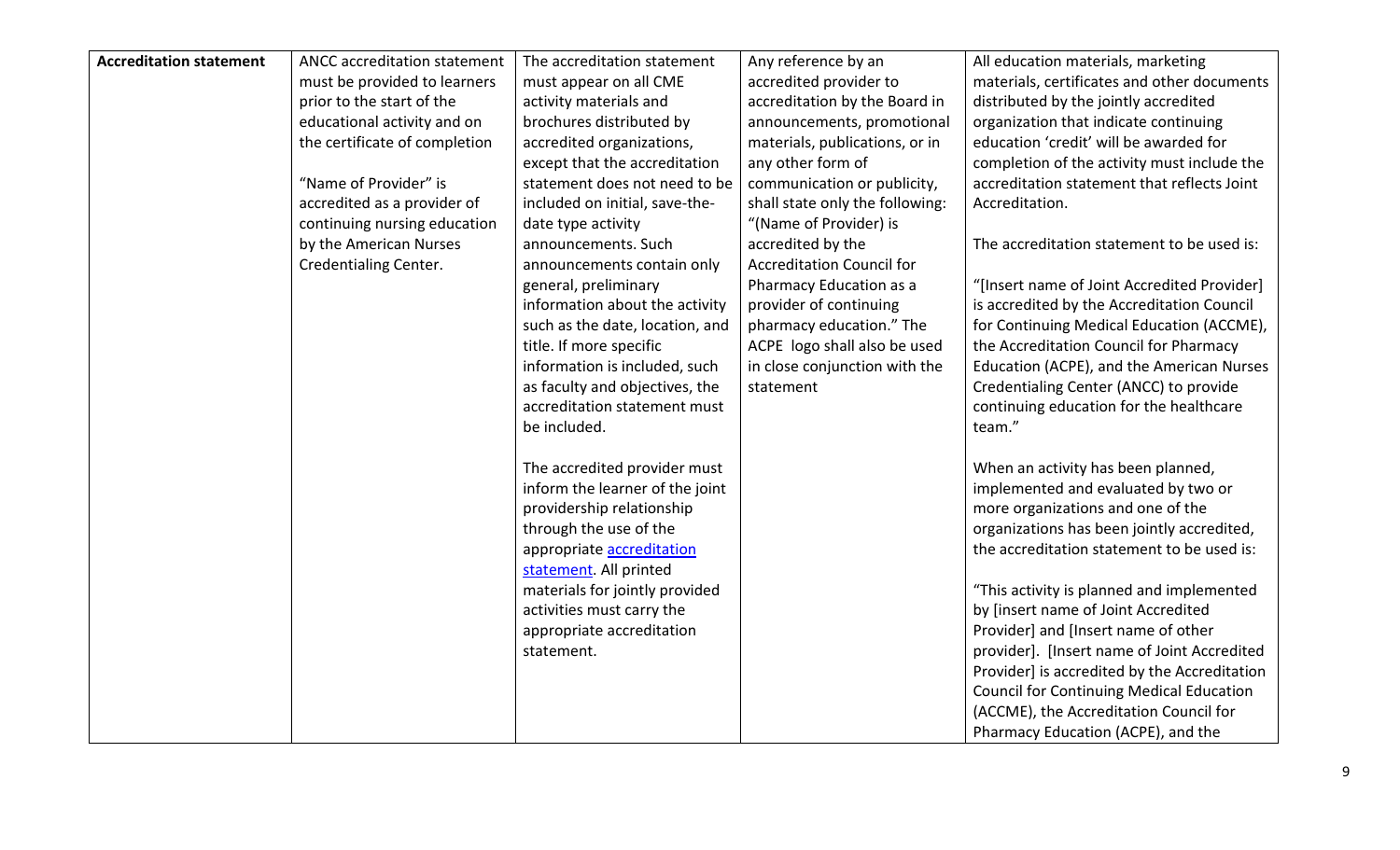|                                           |                                                                                                                                                              |                                                                                                                                                               |                                                                                                                                                               | American Nurses Credentialing Center<br>(ANCC) to provide continuing education for<br>the healthcare team."<br>The accreditation must stand alone from<br>any other statement.                                                                                                                                                                                                                                                                                                                                                                                                                                                                    |
|-------------------------------------------|--------------------------------------------------------------------------------------------------------------------------------------------------------------|---------------------------------------------------------------------------------------------------------------------------------------------------------------|---------------------------------------------------------------------------------------------------------------------------------------------------------------|---------------------------------------------------------------------------------------------------------------------------------------------------------------------------------------------------------------------------------------------------------------------------------------------------------------------------------------------------------------------------------------------------------------------------------------------------------------------------------------------------------------------------------------------------------------------------------------------------------------------------------------------------|
| <b>Commercial Support</b>                 | <b>ANCC Content Integrity</b><br><b>Standards for Industry Support</b><br>in Continuing Nursing<br><b>Educational Activities</b>                             | The provider appropriately<br>manages commercial support<br>(if applicable, SCS 3 of the<br><b>ACCME Standards for</b><br>Commercial Support <sup>SM</sup> ). | The provider appropriately<br>manages commercial support<br>(if applicable, SCS 3 of the<br><b>ACCME Standards for</b><br>Commercial Support <sup>SM</sup> ). | The provider develops<br>activities/educational interventions that<br>are independent of commercial interests<br>(ACCME Standards for Commercial<br>Support <sup>SM</sup> ), including the:<br>a. Identification, resolution and disclosure<br>of relevant financial relationships of all<br>individuals who control the content of the<br>continuing education activity;<br>b. Appropriate management of commercial<br>support (if applicable).<br>c. Maintenance of the separation of<br>promotion from education (if applicable).<br>d. Promotion of improvements in health<br>care and NOT proprietary interests of a<br>commercial interest. |
| Independence from<br>commercial influence | Planning, implementation and<br>evaluation of educational<br>activities must be<br>independent from the<br>influence of commercial<br>interest organization. | The provider develops<br>activities/educational<br>interventions independent of<br>commercial interests. (SCS 1,<br>2, and 6).                                | The provider develops<br>activities/educational<br>interventions independent of<br>commercial interests. (SCS 1,<br>2, and 6).                                | The provider develops<br>activities/educational interventions that<br>are independent of commercial interests<br>(ACCME Standards for Commercial<br>Support <sup>SM</sup> ), including the:<br>a. Identification, resolution and disclosure<br>of relevant financial relationships of all<br>individuals who control the content of the<br>continuing education activity;<br>b. Appropriate management of commercial                                                                                                                                                                                                                              |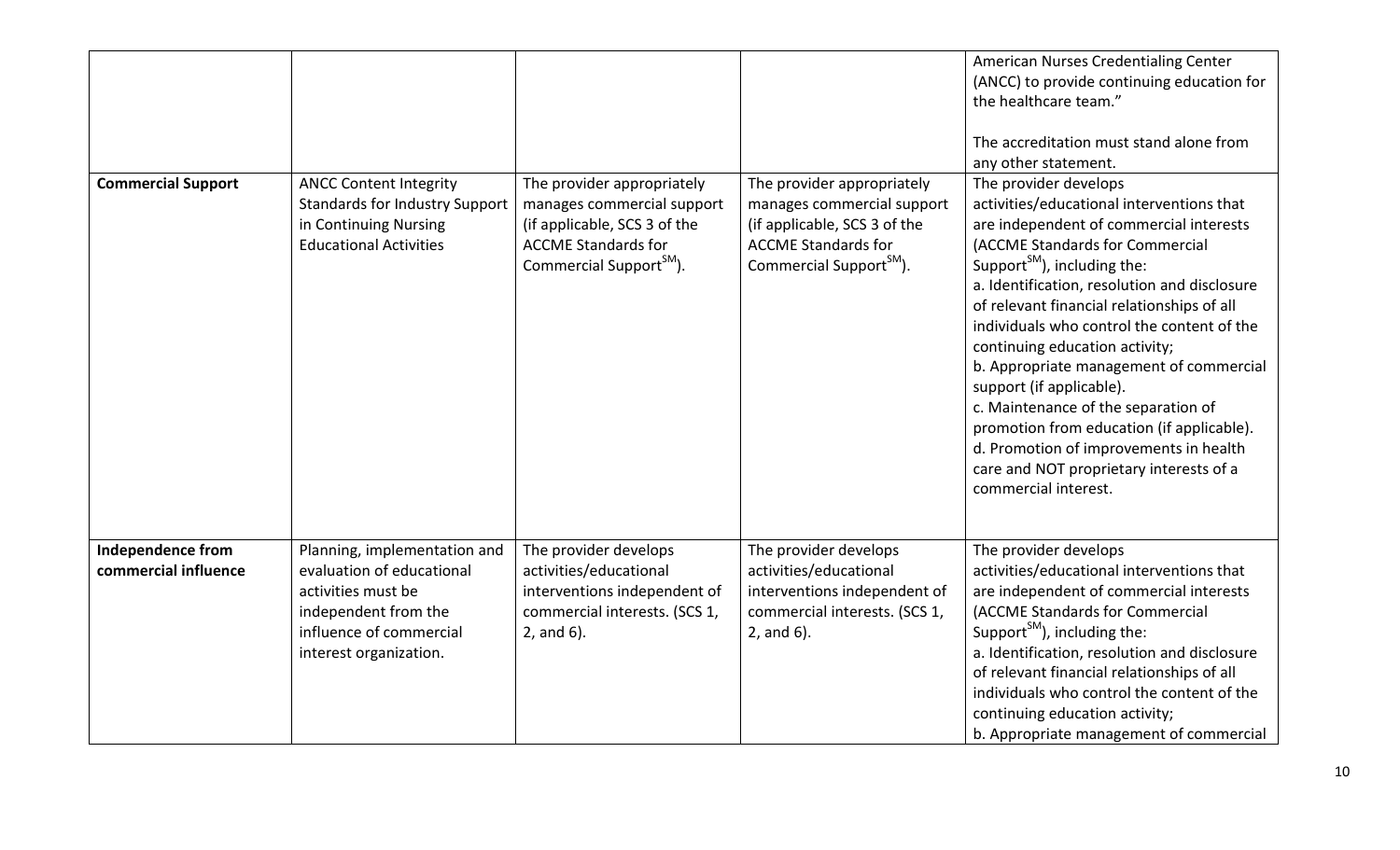| <b>Required disclosures</b> | The following information<br>must be provided to learners<br>prior to participation in the<br>educational activity:<br>Presence or absence of<br>COI for any individual<br>having the opportunity<br>to influence the<br>content of an<br>educational activity<br>Requirements for<br>successful completion<br>of the activity<br>Commercial support, if<br>applicable<br>Expiration date,<br>$\bullet$<br>enduring materials<br>only<br>Joint providership, if<br>applicable | The provider maintains a<br>separation of promotion from<br>education (SCS 4).<br>The provider actively<br>promotes improvements in<br>health care and NOT<br>proprietary interests of a<br>commercial interest (SCS 5). | The provider maintains a<br>separation of promotion from<br>education (SCS 4).<br>The provider actively<br>promotes improvements in<br>health care and NOT<br>proprietary interests of a<br>commercial interest (SCS 5).                            | support (if applicable).<br>c. Maintenance of the separation of<br>promotion from education (if applicable).<br>d. Promotion of improvements in health<br>care and NOT proprietary interests of a<br>commercial interest.<br>The provider develops<br>activities/educational interventions that<br>are independent of commercial interests<br>(ACCME Standards for Commercial<br>Support <sup>SM</sup> ), including the:<br>a. Identification, resolution and disclosure<br>of relevant financial relationships of all<br>individuals who control the content of the<br>continuing education activity;<br>b. Appropriate management of commercial<br>support (if applicable).<br>c. Maintenance of the separation of<br>promotion from education (if applicable).<br>d. Promotion of improvements in health<br>care and NOT proprietary interests of a<br>commercial interest. |
|-----------------------------|-------------------------------------------------------------------------------------------------------------------------------------------------------------------------------------------------------------------------------------------------------------------------------------------------------------------------------------------------------------------------------------------------------------------------------------------------------------------------------|--------------------------------------------------------------------------------------------------------------------------------------------------------------------------------------------------------------------------|-----------------------------------------------------------------------------------------------------------------------------------------------------------------------------------------------------------------------------------------------------|--------------------------------------------------------------------------------------------------------------------------------------------------------------------------------------------------------------------------------------------------------------------------------------------------------------------------------------------------------------------------------------------------------------------------------------------------------------------------------------------------------------------------------------------------------------------------------------------------------------------------------------------------------------------------------------------------------------------------------------------------------------------------------------------------------------------------------------------------------------------------------|
| Recordkeeping               | Records are kept for 6 years                                                                                                                                                                                                                                                                                                                                                                                                                                                  | An accredited provider must<br>have mechanisms in place to<br>record and, when authorized<br>by the participating physician,<br>verify participation for six<br>years from the date of the<br>CME activity.              | The provider shall maintain<br>and assure the availability of<br>records adequate to serve the<br>needs of the learners and<br>others requiring such<br>information for a period of six<br>years. The provider should<br>assure the security of its | The provider maintains and reports<br>required data and information about the<br>continuing education that is delivered<br>during its current term of accreditation.<br>Activity files must be retained by the jointly<br>accredited organization for six years<br>following provision of the educational                                                                                                                                                                                                                                                                                                                                                                                                                                                                                                                                                                      |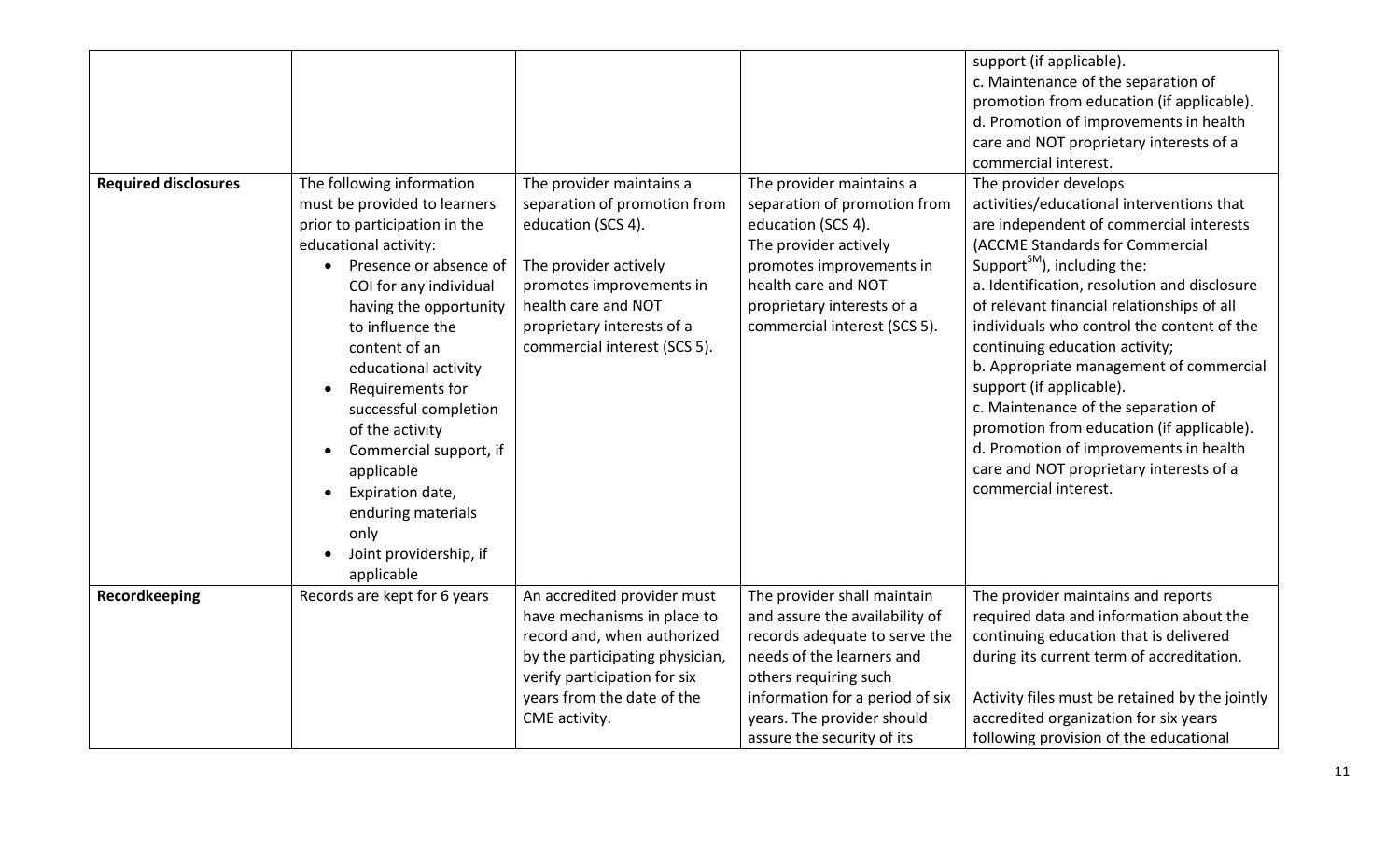|                           |                                 | An accredited provider is        | records by having appropriate      | activity.                                      |
|---------------------------|---------------------------------|----------------------------------|------------------------------------|------------------------------------------------|
|                           |                                 | required to retain activity      | backup systems and                 |                                                |
|                           |                                 | files/records of CME activity    | contingency plans                  |                                                |
|                           |                                 | planning and presentation        |                                    |                                                |
|                           |                                 | during the current               |                                    |                                                |
|                           |                                 | accreditation term or for the    |                                    |                                                |
|                           |                                 | last twelve months, whichever    |                                    |                                                |
|                           |                                 | is longer.                       |                                    |                                                |
| <b>Joint Providership</b> | ANCC accredited providers       | The ACCME expects all CME        | ACPE accredited providers that     | The provider may choose to collaborate         |
|                           | that collaborate with ANCC      | activities to be in compliance   | collaborate on content             | with another accredited or non-accredited      |
|                           | and/or non-ANCC accredited      | with the accreditation           | development with ACPE              | organization to provide educational            |
|                           | providers are engaging in joint | requirements. In cases of joint  | and/or non-ACPE accredited         | activities. The Jointly Accredited Provider is |
|                           | providership. ANCC expects all  | providership, it is the ACCME    | providers are engaging in joint    | responsible for ensuring that the              |
|                           | educational activities to be in | accredited provider's            | providership. ACPE expects all     | educational activity is in full compliance     |
|                           | compliance with ANCC            | responsibility to be able to     | CPE activities to be in            | with accreditation requirements. The term      |
|                           | accreditation requiremetns. It  | demonstrate through written      | compliance with the                | "Joint Collaboration" will be used to reflect  |
|                           | is the accredited provider's    | documentation this               | <b>Accreditation Standards for</b> | the collaborative relationship between the     |
|                           | responsibility to demonstrate   | compliance to the ACCME.         | <b>Continuing Pharmacy</b>         | two organizations (i.e. This educational       |
|                           | to ANCC compliance through      | Materials submitted that         | Education. It is the accredited    | activity has been a Joint Collaboration        |
|                           | written documentation.          | demonstrate compliance may       | provider's responsibility to       | between<br>and<br>). A                         |
|                           |                                 | be from either the ACCME         | demonstrate to ACPE                | Joint Collaboration Agreement is required      |
|                           |                                 | accredited provider's files or   | compliance through written         | between the Jointly Accredited Provider        |
|                           |                                 | those of the non-accredited      | documentation.                     | and the other accredited or non-accredited     |
|                           |                                 | provider.                        |                                    | organizations. An ACCME-defined                |
|                           |                                 |                                  |                                    | commercial interest may not be the             |
|                           |                                 | The ACCME allows accredited      |                                    | collaborating non-accredited organization.     |
|                           |                                 | providers and non-accredited     |                                    |                                                |
|                           |                                 | organizations (that are not      |                                    |                                                |
|                           |                                 | <b>ACCME-defined commercial</b>  |                                    |                                                |
|                           |                                 | interests) to collaborate in the |                                    |                                                |
|                           |                                 | planning and implementation      |                                    |                                                |
|                           |                                 | of CME activities through joint  |                                    |                                                |
|                           |                                 | providership. In joint           |                                    |                                                |
|                           |                                 | providership, either the         |                                    |                                                |